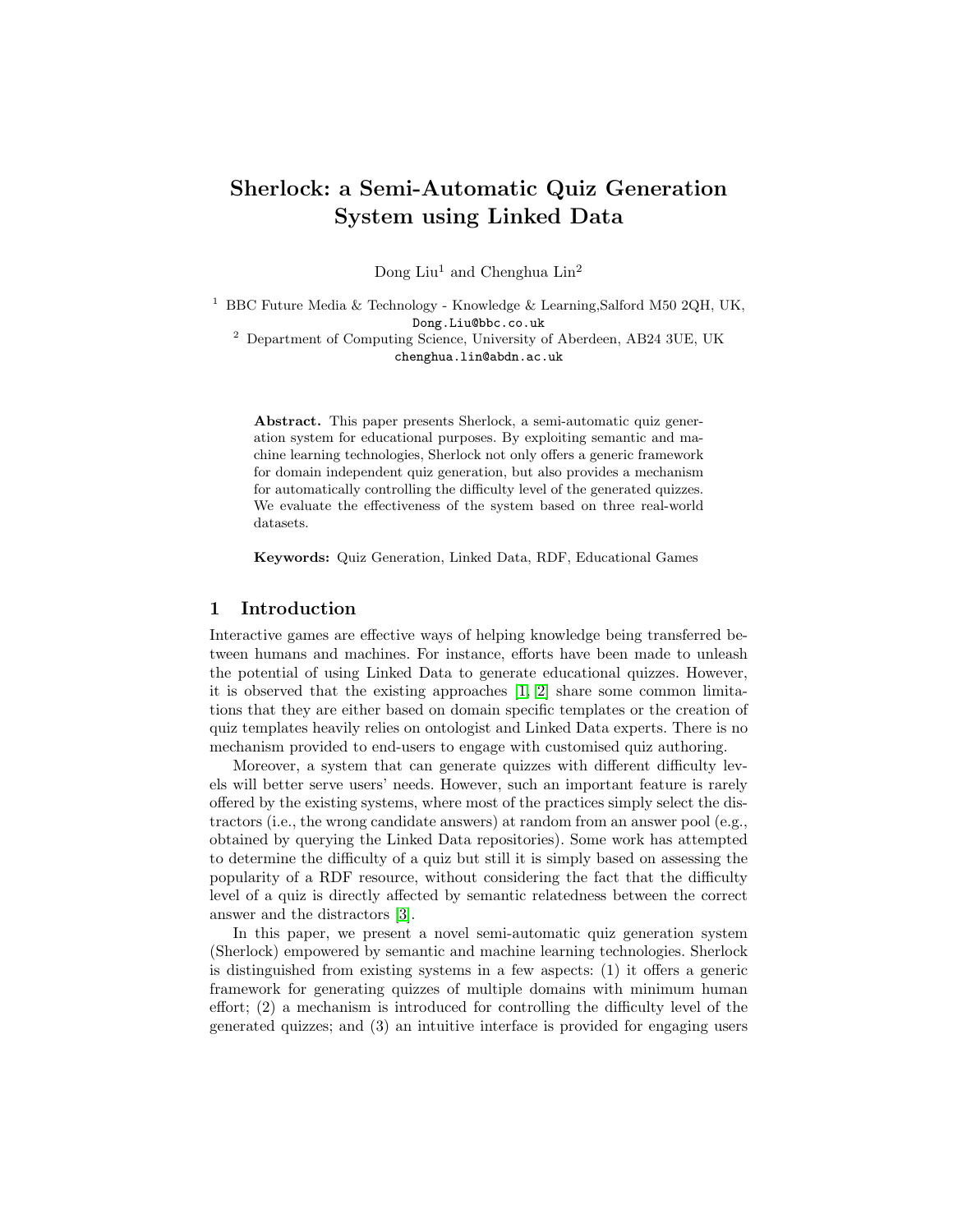

<span id="page-1-1"></span>Fig. 1. Overall architecture of Sherlock.

in creating customised quizzes. The live Sherlock system can be accessed from  $\texttt{http://sherlock.pilots.bbcconnected studio.co.uk/}^1$  $\texttt{http://sherlock.pilots.bbcconnected studio.co.uk/}^1$  .

## 2 System Architecture

Fig. [1](#page-1-1) depicts an overview of the Sherlock framework, in which the components are logically divided into two groups: online and offline. These components can interact with each other via shared databases which contain the information of the questions, correct answers and distractors (i.e., incorrect answers).

Data Collection and Integration: We collected RDF data published by DBpedia and the BBC. These data play two main roles, i.e., serving as the knowledge base for quiz generation and used for calculating the similarity scores between objects/entities (i.e., answers and distractors).

Similarity Computation: The similarity computation module is the core for controlling the difficulty level of quiz generation. It first accesses the RDF store, and then calculates the similarity scores between each object/entity pairs. In the second step, the module performs  $K$ -means clustering to partition the distractors into different difficulty levels according to their Linked Data Semantic Distance (LDSD) [\[4\]](#page-3-3) scores with the correct answer of a quiz. In the preliminary experiment, we empirically set  $K=3$  corresponding to three difficulty levels, i.e. "easy", "medium" and "difficult".

Template-based Question and Answer Generator: This module automates the process of generating questions and the correct answers. Fig.  $2(a)$ demonstrates the instantiation of an example template: "Which of the following animals is {?animal name}?", where the variable is replaced with rdfs:label of the animal. The generated questions and answers will be saved in the database. Quiz Renderer: The rendering module first retrieves the question and the correct answer from the database, and then selects suitable distractors from the entities returned by the similarity computation module. Fig. [2\(a\)](#page-2-0) shows the module's intuitive gaming interface, as well as a distinctive feature for tuning up or down the quiz difficulty level dynamically, making Sherlock able to better serve the needs of different user groups (e.g., users of different age and with different

<span id="page-1-0"></span><sup>&</sup>lt;sup>1</sup> For the best experiences, please use Safari or Opera to access the demo.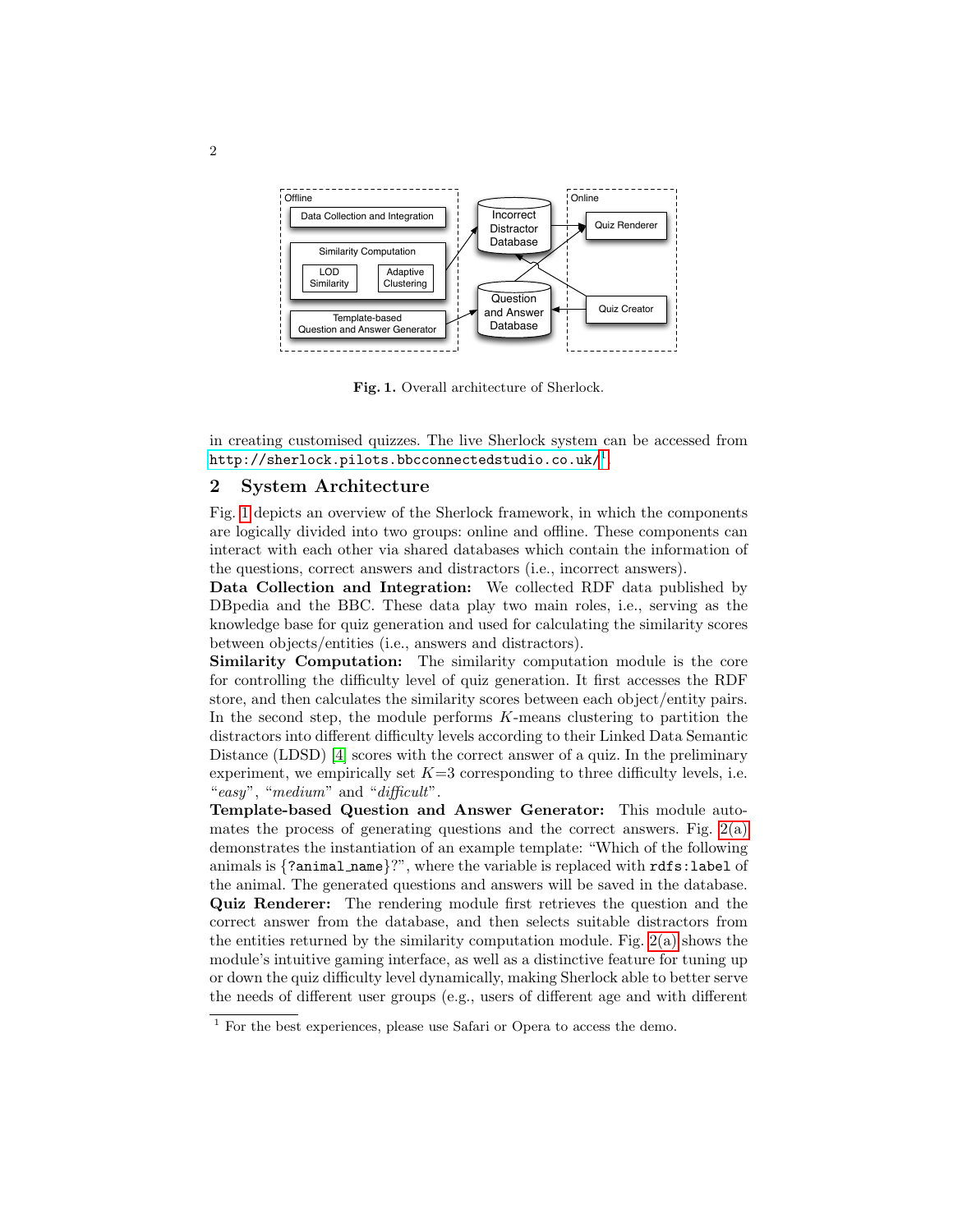<span id="page-2-0"></span>

<span id="page-2-1"></span>Fig. 2. (a) User interface for playing a quiz; (b) User interface for creating a quiz.

<span id="page-2-2"></span>

<span id="page-2-3"></span>Fig. 3. (a) Averaged similarity of the testing quizzes (Wildlife domain); (b) Correlation measure of the Wildlife domain ( $r = -0.97, p < 0.1$ ).

educational background). Furthermore, to enhance a user's learning experience, the "learn more" link on the bottom left of the interface points to a Web page containing detailed information about the correct answer (e.g., Cheetah).

Quiz Creator: Fig. [2\(b\)](#page-2-1) depicts the quiz creator module, which complements the automatic quiz generation by allowing users to create customised quizzes with more diverse topics and to share with others. Quiz authoring involves three simple steps: 1) write a question; 2) set the correct answer (distractors are suggested by the Sherlock system automatically); and 3) preview and submit. For instance, one can take a picture of several ingredients and let people guess what dish one is going to cook. The quiz creator interface can be accessed from <http://sherlock.pilots.bbcconnectedstudio.co.uk/#/quiz/create>.

### 3 Empirical Evaluation

This demo aims to show how Sherlock can effectively generate quizzes of different domains and how well a standard similarity measure can be used to suggest quiz difficulty level that matches human's perception. The hypothesis is that if some objects/entities have higher degree of semantic relatedness, their differences would be subtle and hence more difficult to be disambiguated, and vice versa.